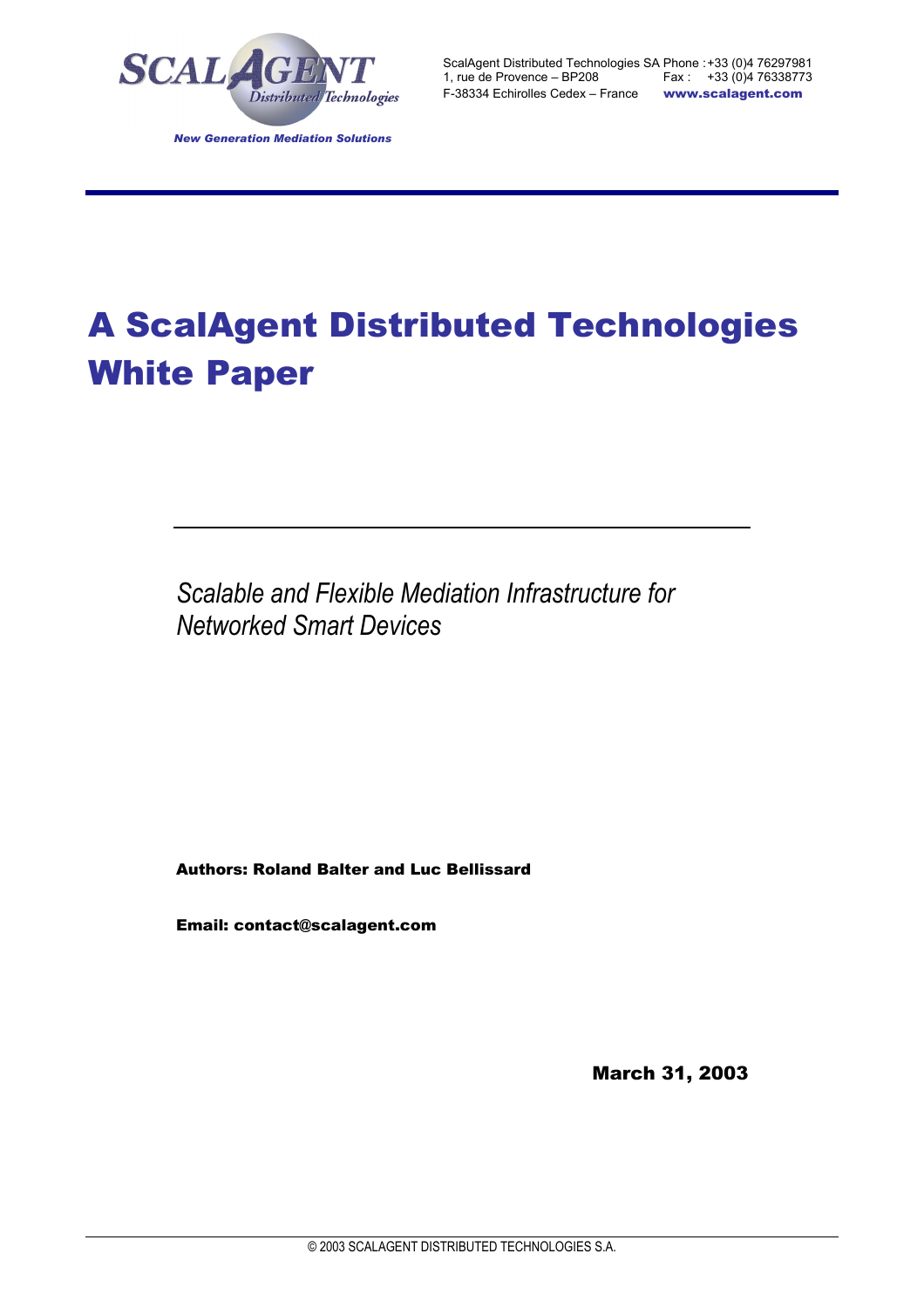## *Executive Summary*

*The use of Internet as a general purpose communication system is growing very fast in all sectors of activity. Multiple forms of equipments are now connected to Internet and have gained increased embedded intelligence. This evolution leads to new interactive services that are embedded on these smart devices while interoperating with existing enterprise information systems. In this context the objective of mediation infrastructures are twofold: i) reduce operation costs by automated administration of smart devices and hosted services; ii) create new sources of revenue from valuable operational and business information retrieved from smart devices and hosted services. This paper describes the design of a flexible and scalable mediation infrastructure for networked smart devices that meets these requirements.* 

## The Challenges of Operating Networked Smart Devices

The use of Internet as a general purpose communication system is growing very fast in all sectors of activity (banking, manufacturing, energy, healthcare, building/home automation, etc.). Multiple forms of devices and appliances are now connected to Internet and have gained increased embedded intelligence. This evolution leads to emerging interactive services that are embedded on smart objects while interoperating with existing enterprise information systems. Operation support for equipments and hosted services is a major issue for the various actors involved: end-users (i.e. devices owner), device manufacturers, service providers. The term "operation" refers here to the set of management functions involved in the device/service life-cycle: deployment, configuration, monitoring, maintenance and reconfiguration as necessary. The purpose of an operation support system (OSS for short) is twofold. On the one hand automated administration allows a reduction of operation costs associated with the management of a large number of heterogeneous smart devices. On the other hand, intelligent devices contain valuable operational and business information that can be retrieved in real-time to feed business applications such as remote supervision, billing, service promotion and customer relationship management, etc.

From the technical point of view, these objectives are achieved through the definition of an efficient and flexible operation support system that provides two types of services:

- *Service Activation* to install and configure software components on remote devices. Components implement both end-user services and system support functions.
- *Data Mediation* to collect and process usage data from remote devices (and hosted services) and to deliver them to business applications within the enterprise information system (e.g. monitoring, billing, CRM, etc.).

This paper focuses on the design of a **distributed mediation infrastructure** that meets the needs of operation support systems for networked smart devices. Mediation infrastructures are in the heart of IT systems as they provide an integration facility between a set of heterogeneous remote autonomous devices and business applications. They enable the seamless integration of usage data from devices with on-going business activities in real-time, thus leading to faster reaction times, proactive customer services and improved operational efficiency.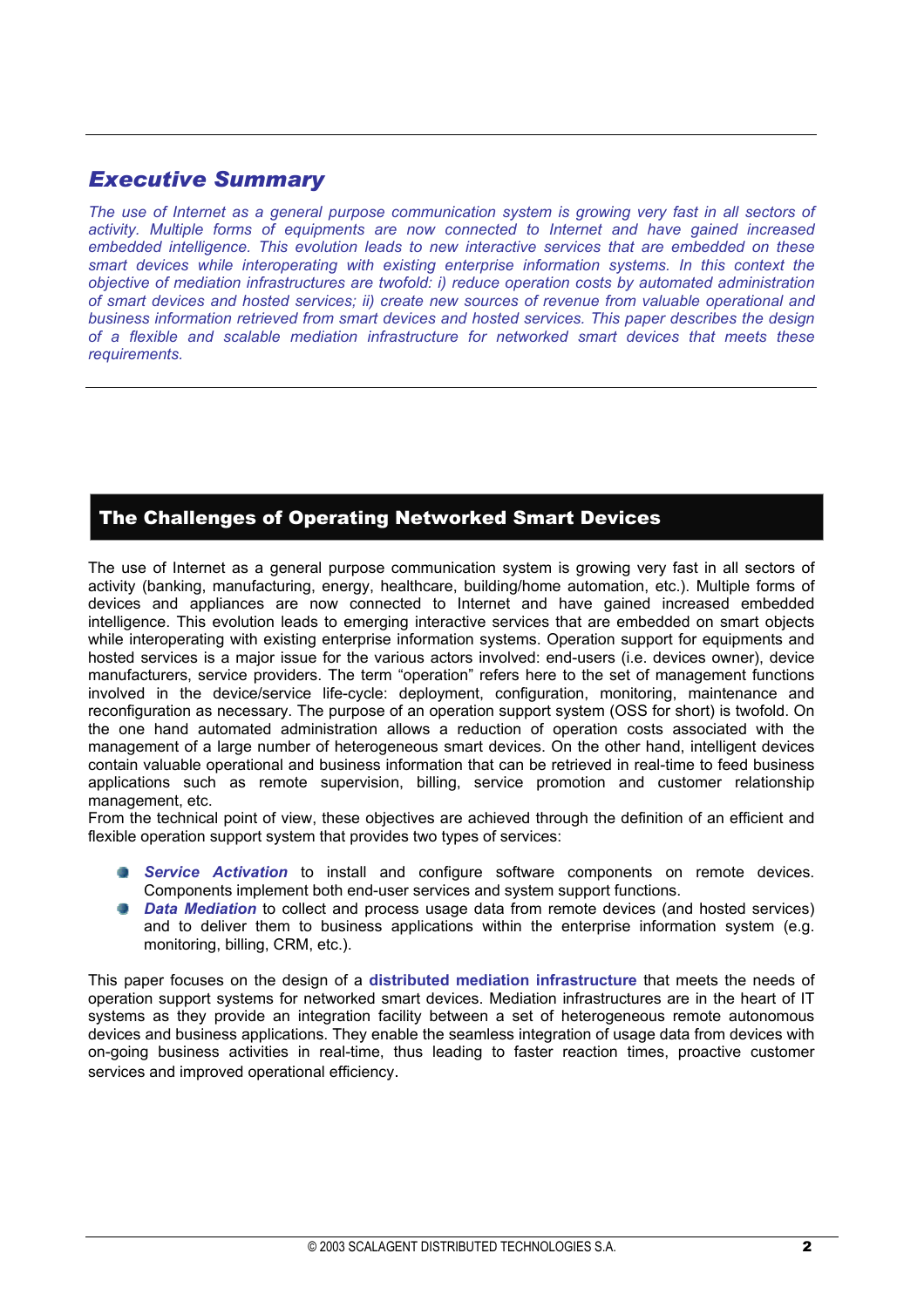## Mediation and its Requirements

The term "mediation" was born in the telecom area, where the mediation building-block is now recognized as a strategic element at the forefront of numerous business applications such as rating and billing, supervision and QoS management. Emerging applications involving smart devices - such as health care systems, building/home automation, energy systems, etc. - are today facing similar problems, but the solutions adopted so far in the telecom area are not totally suited for them because of specific issues involved in the management of networked smart objects.



Data Mediation is the process of collecting and processing usage data from networked devices and to deliver them to business applications in real time

#### **What are Mediation Systems ?**

Mediation Systems are the business software infrastructure integrating widely distributed devices and information systems through the Internet or large-scale private network.

Mediation systems for networked smart devices address the following requirements :

- **Scalability** due to the very large number of heterogeneous devices involved. In addition, devices are joining and leaving the system frequently. Moreover, a large number of devices usually imply large volumes of usage data to be collected and processed. This leads to technical issues such as limited network bandwidth and computing power available to handle usage data.
- 43 *Flexibility* to adapt the mediation infrastructure to the characteristics of the physical environment and to the user needs. The infrastructure should also be able to evolve rapidly to address new requirements (e.g. new device or new service such as a new billing policy) and changing operational conditions (e.g. networking topology). The level of flexibility can be measured by the time - and the development cost - needed to adapt the existing infrastructure to evolving parameters. This requires dynamic reconfiguration capabilities.
- *Cost-effectiveness* of the overall mediation solution despite the overhead due to additional software functions embedded in "cheap" smart devices. Today this productivity challenge is achievable thanks to recent technological evolutions in communication and computing capabilities in the field of smart devices.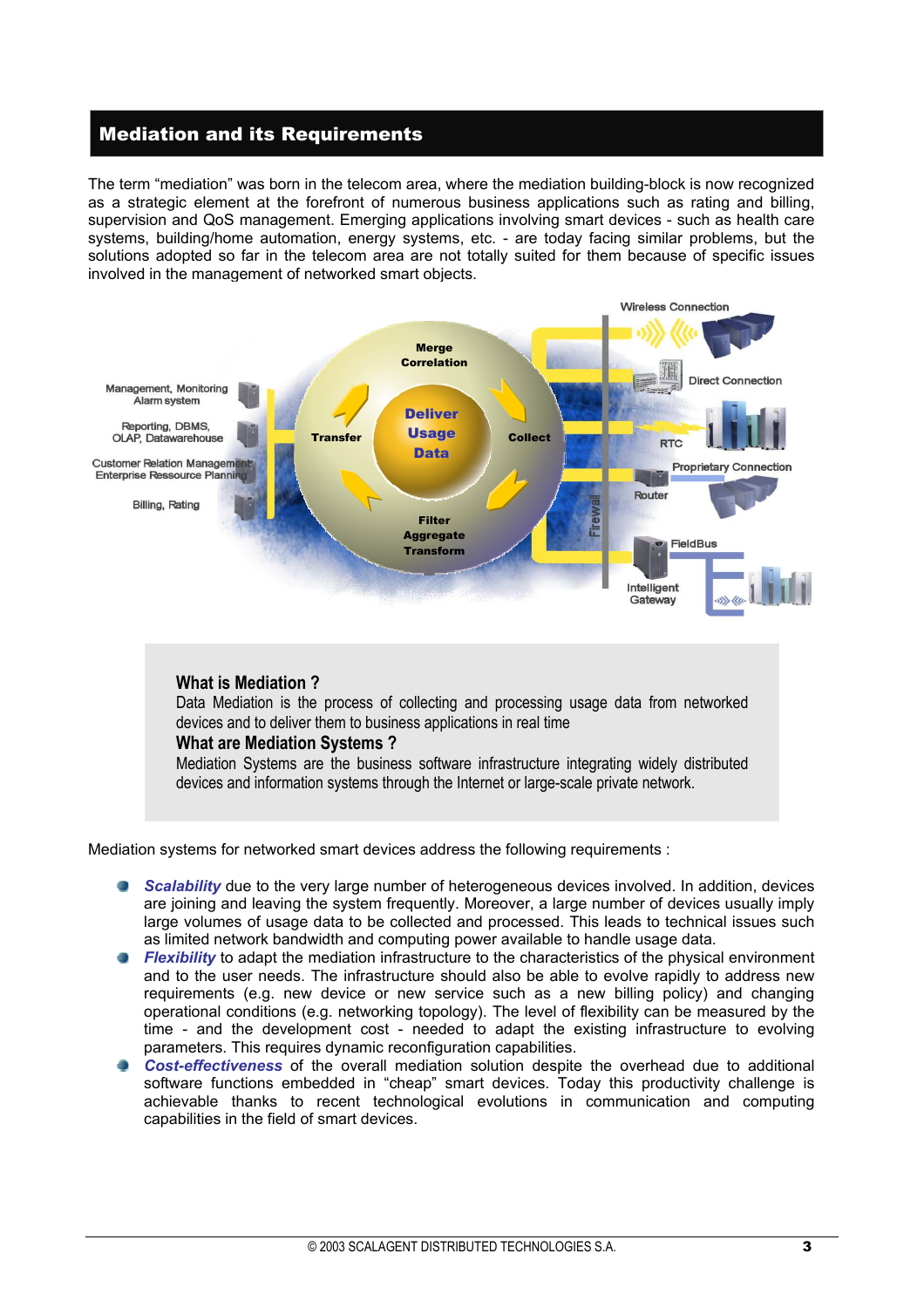Mediation solutions currently available on the market have severe limitations that do not meet the criteria mentioned above. They usually take the form of a monolithic packaged product that combines data acquisition and processing as well as part of the business application code. This "integrated" approach lacks flexibility in the context of rapidly evolving distributed heterogeneous environments. Moreover these solutions follow a centralized client-server architecture. Data are retrieved from remote devices using basic protocols (e.g. FTP, HTTP, SNMP, etc.) and the whole data processing is concentrated on the application server. This approach does not meet the scalability requirement and also suffers from a lack of reliability. Finally, operating and maintaining these solutions in a large-scale perspective is still difficult and thus expensive.

## Design Choices for a Mediation System

### **Architecture - Distributed Intelligence for the Right Function at the Right Place**

It is recognized today that centralized architectures introduce bottlenecks both at the communication and computing levels. They also suffer from a lack of availability as they are subject to single-point failures. Replicated architectures (i.e. cluster systems or replicated data servers) bring a partial answer to this problem but these solutions are complex and expensive.

At the opposite, bringing the processing functions close to the data sources provides two major advantages: i) raw data are processed locally, only pertinent information is reported to the management node thus saving network bandwidth. ii) the overall computing load can be balanced between the various nodes in a configurable way (smart device itself, intermediate consolidation node, central management node). Implementing this *distributed intelligence* approach can be achieved as follows:

- Use *component-oriented programming* to structure the management intelligence in finegrained computing units and deploy them on the right node based on application requirements. Software components and architecture definition languages (ADL) are used to achieve this goal.
- **Rely on** *Java programming* language to be independent of a given host environment. Java holds great promises as the de facto standard for information appliances.

#### **Middleware Services - Asynchronous Communication for Reliability and Scalability**

*Asynchronous communication* systems (so-called "message bus") have numerous advantages compared to RPC client-server approaches (like SOAP/XML for example) [1]. Asynchronous communication is better suited to deal with disconnected mode encountered in ubiquitous environments. Reliable communication is achieved by persistent message queuing facilities. In addition, some message buses provide also checkpoint and recovery mechanisms that help designers to build full reliable applications. Scalability is achieved through a distributed implementation of the message bus (i.e. "snowflake" architecture). This approach leads to configurable topologies that can be tailored to the physical constraints (network and nodes capabilities) of a given environment. Additional features are needed to completely meet the mediation requirements:

- *Availability of lightweight versions* of the message bus to be embedded in devices with limited resources (memory foot-print, computing power, etc.).
- **Compliance with widespread e-business standards so that information transported by the** communication system could be easily delivered to business applications (JMS, HTTP, XML, Corba, etc.).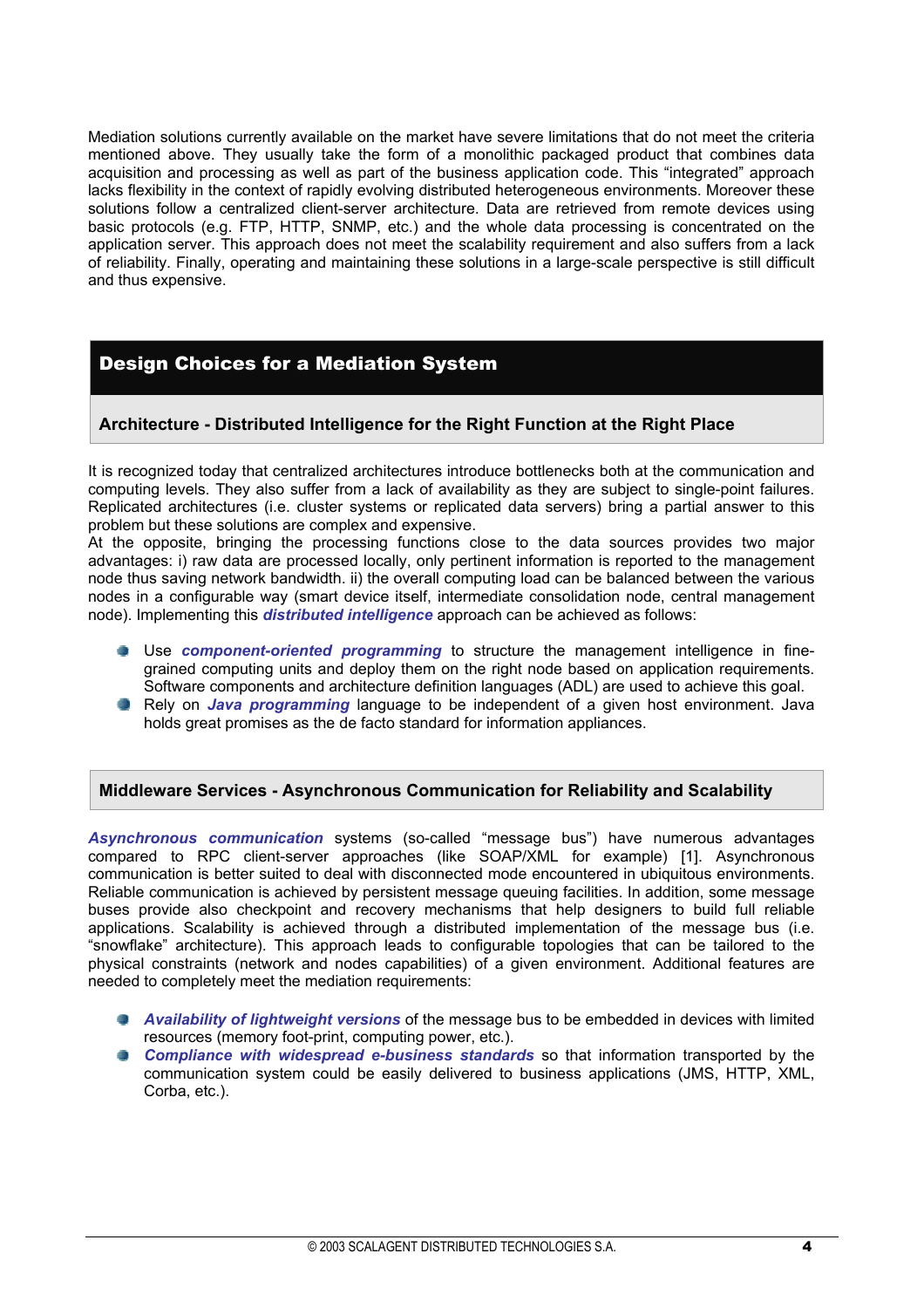The choice of a componentized architecture has been argued above. Following this approach a mediation solution for networked devices can be viewed as a collection of distributed interacting software components. Design and management tools are required to maintain the consistency of the overall application despite the changes involved in the application lifetime, as they are described later. They rely on a set of middleware services for the deployment, monitoring and control of individual software components. The complete description of the middleware and all componentized application management services is available in [2].

### **Programming Model - Distributed Components and Event-driven Execution Model**

Most of asynchronous communication systems available today provide a proprietary application programming interface (API) that takes the form of a function library available through various language mappings. The *JMS* specification (*Java Messaging Service*) is a first step forward as it provides a Java API independent of a given bus implementation. However, the use of APIs is still cumbersome and error prone. We advocate that better support should be given to application programmers. This can take the form of a programming model adapted to the description of mediation functions. From the functional point of view the "*Actor*" paradigm [3] is a good basis for such a model as it was designed for an asynchronous world. Component services are triggered on the reception of events sent by other components using either point-to-point or publish-subscribe interactions. The model should also provide features for the control of non-functional properties such as atomicity, persistency, security, reconfiguration, etc. This can be achieved through the component approach that clearly separates the functional part of the component (described by its interface) and the non-functional part, described in a so-called "*container*".

In addition, the component structure can be used to encapsulate external software packages such as operation code on smart devices and legacy applications on the management node. Interoperability with this special type of components is achieved through specific gateway components (called "*connectors"*). Therefore, the component paradigm provides a uniform view of the overall distributed application, which is exploited by a set of tools as explained below.

It should be noted that distributed components embedded in smart devices can be considered as *intelligent agents* integrated in a global solution.

#### **Development and Administration Tools - ADL (Architecture Description Languages)**

The development of distributed applications is still difficult and time-consuming. Therefore we think that the component-based approach combined with appropriate development and administration tools should greatly help users in the design, deployment and management of distributed applications. Experience drawn from many years of research in this area has convinced us to use an **ADL** (*Architecture Description Languages*) to describe an application as an assembling of interacting software components. ADL allow components, their interfaces and properties to be specified, as well as links between them [4]. This overall description is used during the whole application life-cycle to provide a complete and consistent view of what the distributed application is. It is thus possible to exploit this formal representation to pilot the deployment process, to monitor the application components and later-on to reconfigure part of the application in order to adapt it to evolving user requirements and to changing runtime conditions. This configuration-adaptation capability is a major advantage for developers as applications can be tailored according to their needs or those of their own customers.

It should be noted that ADL-based development tools are complementary to (and can cooperate with) modeling tools, especially those based on the UML formalism, since ADLs are close to UML component and deployment diagrams.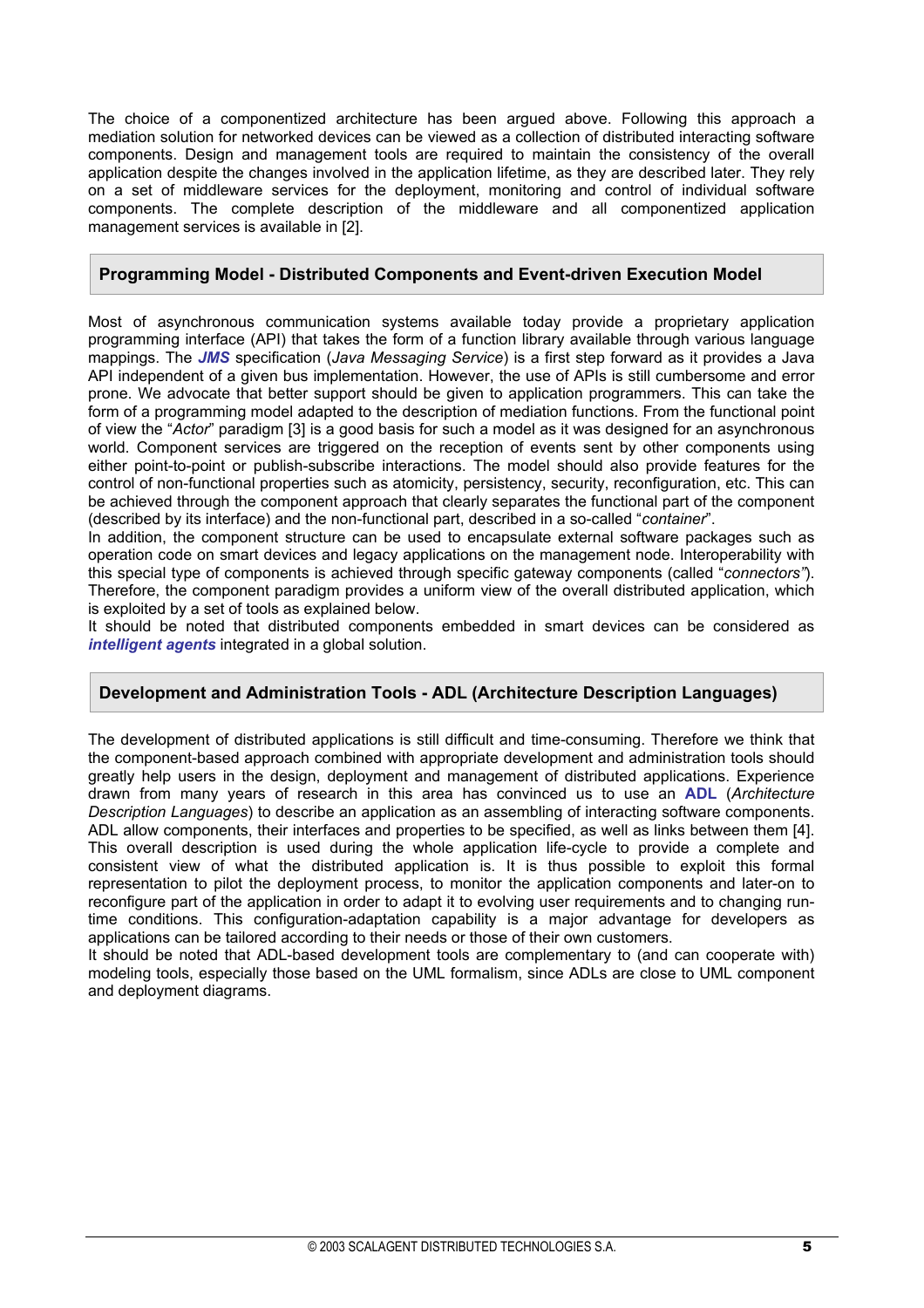## The ScalAgent Mediation Solution

The *ScalAgent* Mediation infrastructure has been designed to provide an actual implementation following the design guidelines described in the previous section. The architecture of this infrastructure is depicted in the figure below.



#### **Middleware**

The *ScalAgent* MOM (Message-Oriented Middleware) provides an asynchronous messaging service that guarantees messages delivery and causal ordering of messages. The MOM ensures reliable communication paths between components in Internet-based large scale wide-area networks.

The *ScalAgent* MOM is 100% Java, so that it can run on a wide spectrum of stations, servers and Internet appliances. Therefore various classes of distributed applications are supported including those that require communications between smart objects and application and data servers. From the functional and performance points of view the *ScalAgent* MOM can be favorably compared to other Java-based message buses available on the market.

This MOM can be accessed in two ways using complementary application programmatic interfaces. One is compliant to the JMS™ standard (*Java Messaging Service*). A more sophisticated API, based on the component paradigm, is also provided to application designers. The *ScalAgent* MOM and its JMS API are available today as an open-source package (called **JORAM**) on the ObjectWeb platform [5]. The component-based API is accessible through the *ScalAgent Mediation Suite Software Development Kit*.

#### **Component Model**

The *ScalAgent* component-based programming model has been designed to be integrated with a MOM and to be bound with ADL tools. *ScalAgent* components are distributed Java objects that communicate by sending and receiving messages. A message is a Java class that extends a pre-defined class of the runtime system. A component is made of two parts: a functional part (or *SCBean*) and a container part (or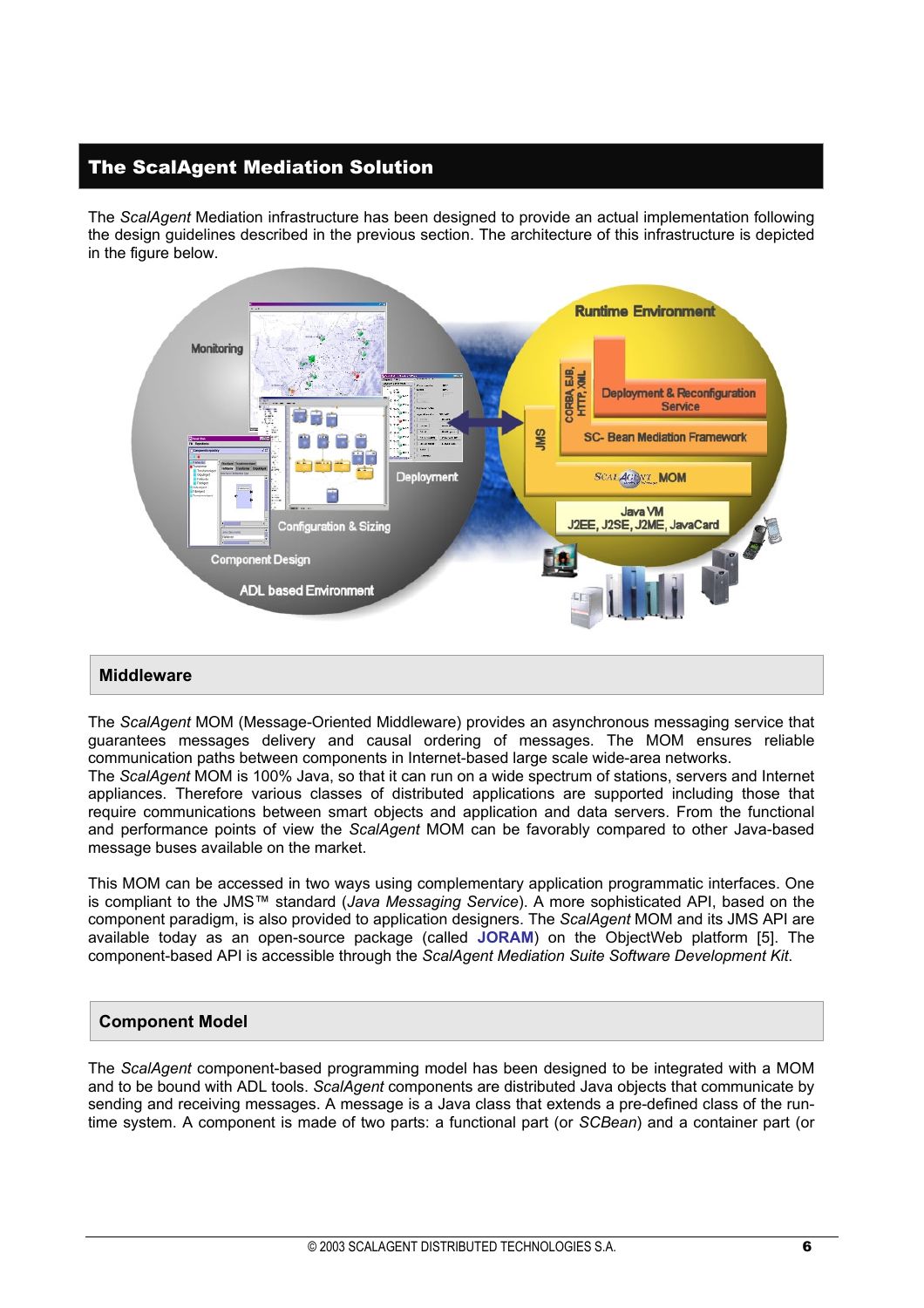*SCContainer*). A hierarchical construction of components is achieved through the use of the Olan ADL [6].

The functional interface of a *SCBean* distinguishes provided interfaces from required interfaces. A required interface of a component can be connected to a provided interface of another component if the former conforms to the latter. Connections between provided interfaces and required interfaces are described by ADL statements. The *SCBean* execution model extends the traditional event/reaction model with additional (optional) features such as persistency and atomic execution.

A *SCContainer* encapsulates a *SCBean*. It manages configurable non-functional properties (e.g. persistency, atomicity, security, deployment, monitoring) and implements the mapping with the underlying middleware services.

### **Mediation Framework**

Mediation components implement the mediation processing logic. The framework provides a set of generic operations that can be configured and specialized as necessary. Basic operations include functions such as: collection of usage data generated by various types of smart devices, parsing, filtering, aggregation, as well as correlation and merging of several data sources, and finally the transformation to different formats.

In a first step mediation chains are built from the assembling of mediation components (using ADL tools). At this stage, this functional description of the mediation solution is independent of a given network configuration. In a further step components are deployed on their execution nodes. The deployment process is automated through the use of a specific tool (see below) based on the description of the mediation chain on one hand and a set of physical run-time conditions on the other hand.

Mediation servers are in charge of hosting and operating mediation components, ensuring secure communications and guaranteed delivery of usage data despite transient network failures and disconnected mode. Servers can operate on any Java enabled host environment. Depending on the type of hardware, two types of mediation servers can be used.

- *Mediation Servers* are the full version of the mediation runtime support. They are configured to **TELEVISION** ensure part or all of the following properties: persistency of smart agents, guaranteed delivery of mediation data, global ordering of messages, secure communication channels, web-based management, JMX™ enabled management.
- *Mediation eServers* are a lightweight version of the mediation runtime support that provide only a subset of server properties according to hardware capabilities and application needs. Mediation eServers have been developed for various types of devices such as: industrial/home gateways (e.g. an OSGI gateway), industrial automatons, Java smart cards, PDAs, SmartPhones, etc.

In addition, specific "*business connectors*" components provide gateways to Enterprise Application Integration middleware standards, such as: JMS™, EJB™ (RMI/IIOP), CORBA (IIOP), etc.

#### **Development and administration tools**

ADL-based tools assist the application programmer in the design and customization of the mediation solution. They also provide support for the remote control of the installation, configuration and monitoring of software components whatever the complexity of the distributed solution could be. These tools are used through a friendly graphical user interface. The tools currently available include:

- *Component Description Tool*, to specify the application architecture: basic components as well as the composition and cooperation rules between components.
- *Component Assembling Tool (*or *Configuration Tool),* to define and customize a particular instance of an application: instantiation and configuration of a set of appropriate application components.
- *Application Deployment tool, t*o install the actual components into their target environment and to set up the links between them. At the end of the deployment stage, the application is ready for execution.
- *Monitoring Tool*, to control the distributed execution of components.
- *Reconfiguration Tool*, to adapt the overall application structure to evolving business environments. Changes can occur on components (addition, removing, replacement) as well as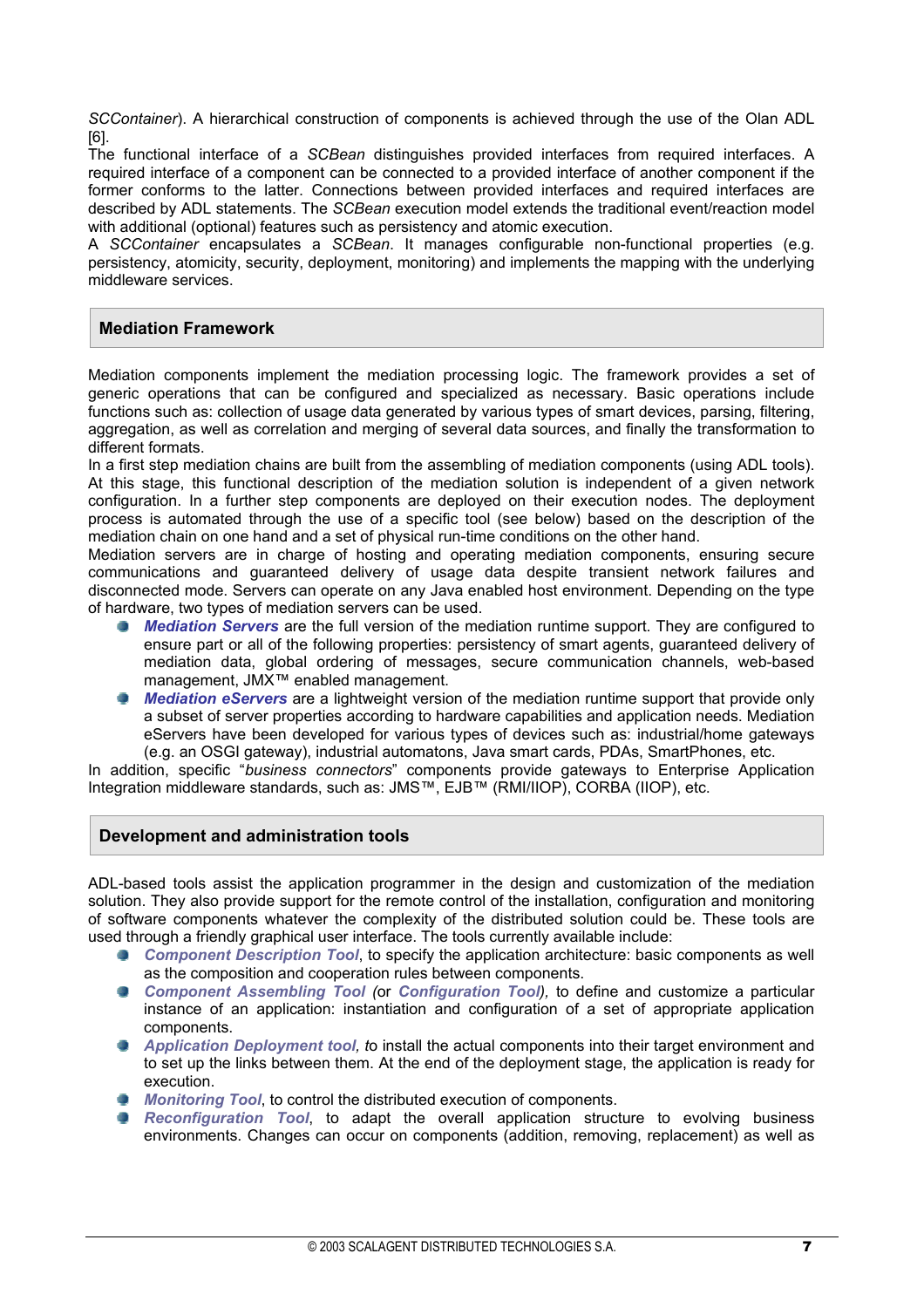on links between components. The ADL-based description of the entire distributed application is stored in a repository. This description can be modified in two ways: statically using the ADL tools or dynamically using an API. The latter allows new service components to be added as a result of a discovery process.

## Example - the ScalAgent Mediation Infrastructure in use

The following example illustrates the use of the *ScalAgent* mediation infrastructure for the remote supervision of uninterrupted power supply (UPS) devices. UPS devices have been equipped with a communication board that embeds an IP stack and a JVM. The supervision logic is implemented on a J2EE™ application server, composed of JOnAS [7], an EJB application server and Tomcat, a servlet server. The overall architecture is depicted in the figure below.

A Mediation eServer is running on each UPS device. On the supervision node a full mediation server is running and interoperates with a J2EE™ application server via a JMS connector.

The mediation application is described as a set of interacting components (represented in the picture as grey round boxes). The deployment process (dotted arrows), piloted from a central application management node, allows the mediation components to be installed on their execution node.

On the UPS side, components collect usage data (e.g. energy level, QoS parameters, alarms, etc.) in real-time, and compute pertinent indicators that are transmitted to the supervision node. Indicators coming from all the UPS devices are processed and consolidated on the supervision node to provide reporting data on one hand and business data on the other hand.

Modifications on the application structure (e.g. evolution of the physical configuration or adding components to compute new indicators required by the operator) are reported in the global application description maintained on the application management node. Then the automated deployment process is performed to allow parts of the distributed application to be reconfigured as necessary.

Additional information about this use-case as well as other showcases can be found in [8].

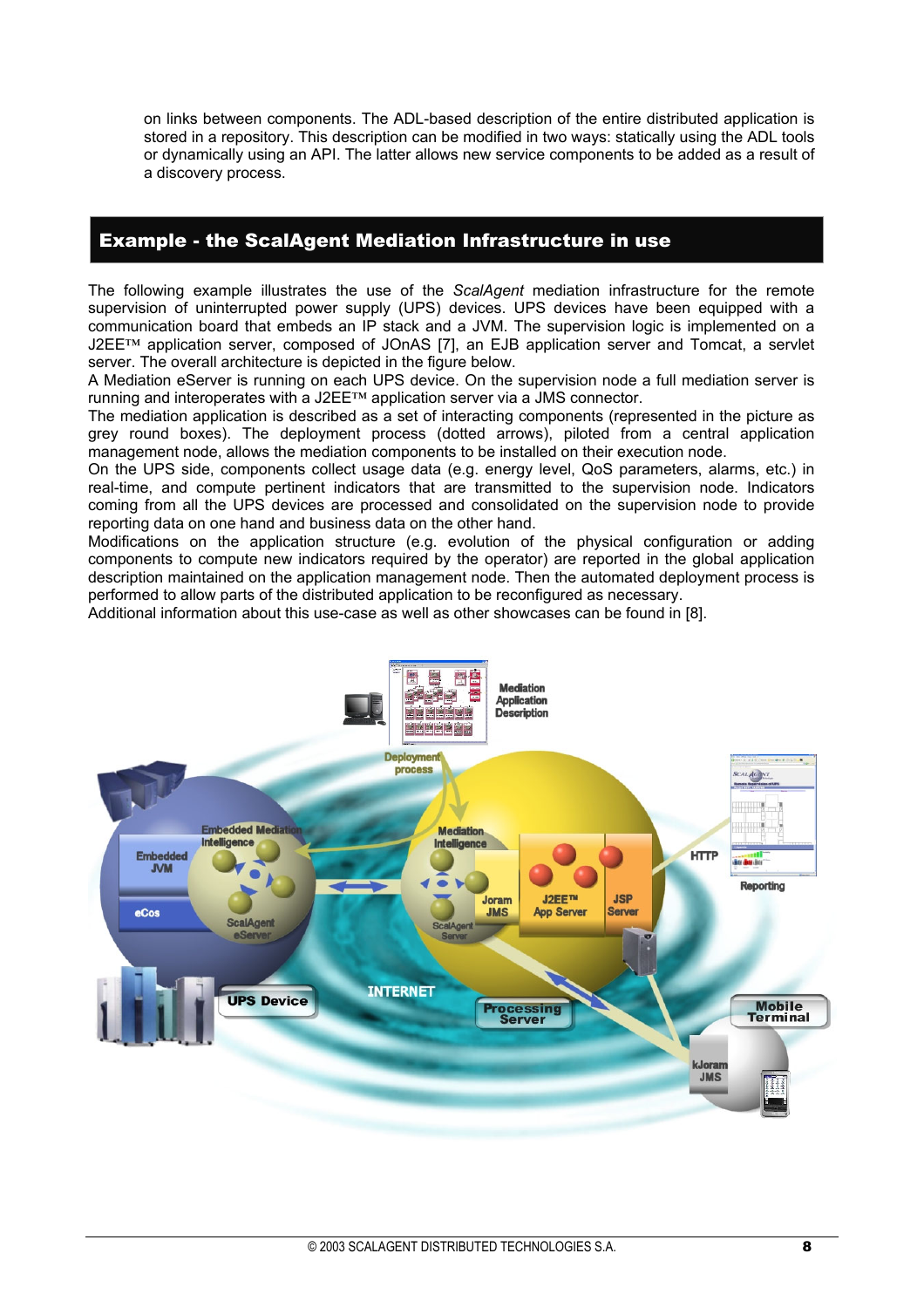## Leverage your Networked Infrastructure with Advanced Mediation **Solutions**

The use of networked smart devices is growing very fast, thus leading to large-scale distributed application scenarios that require accurate operation support systems (OSS) for the various actors involved: device manufacturers, service providers, end-users. The overall objective is to reduce operation costs on one hand and to generate new sources of revenue from smart devices on the other hand.

Mediation infrastructures play a major role in achieving this goal as they provide the integration infrastructure between a set of remote intelligent devices and business-oriented applications such as supervision and QoS management, billing, customer relationship management, etc. Mediation solutions built for the telecom world so far are not totally appropriate because they are still lacking features for specific requirements encountered in the management of large-scale networked devices. On the one hand, applications are evolving very fast, as new types of device are emerging. Moreover, network configurations and user requirements are subject to frequent changes. Flexibility is thus a key issue in the design of a mediation solution. On the other hand scalability is another major feature as the number of smart devices operated can be very large. Flexibility and scalability are not well addressed by today infrastructures, and new technologies are required.

The *ScalAgent Mediation Suite* is an outstanding software infrastructure that combines the advantages of numerous advanced technologies, based on extensive research work in large-scale distributed systems. This infrastructure has been designed to implement a *flexible, reliable and scalable OSS tailored for networked devices*. This infrastructure allows users to focus on their core business and benefit from the following key advantages:

- *Reduced Time to Market* for the definition and deployment of new added-value services.
- *Reduced operation costs* through automated procedures for the deployment and evolution of the mediation solution.
- *Increased performance and scalability* through distributed intelligence and highly reliable distributed architecture.
- *Investment protection* through non-intrusive and open mediation solutions.
- *Conformance to de facto standards* such as Java™, XML, HTTP, SSL J2EE™, . .

Development is ongoing to consolidate the set of "connectors" to existing field bus protocols and gateways (e.g. OSGI Gateway) on one hand, and to business applications on the other hand.

To conclude, it should be noted that mediation infrastructures share a number of properties with distributed infrastructures involved in application integration and data integration. Therefore, another direction of work is to study how the design choices and technologies described in this paper can be reused and adapted to address the construction of a scalable and flexible EAI (*Enterprise Application Integration*) infrastructure.